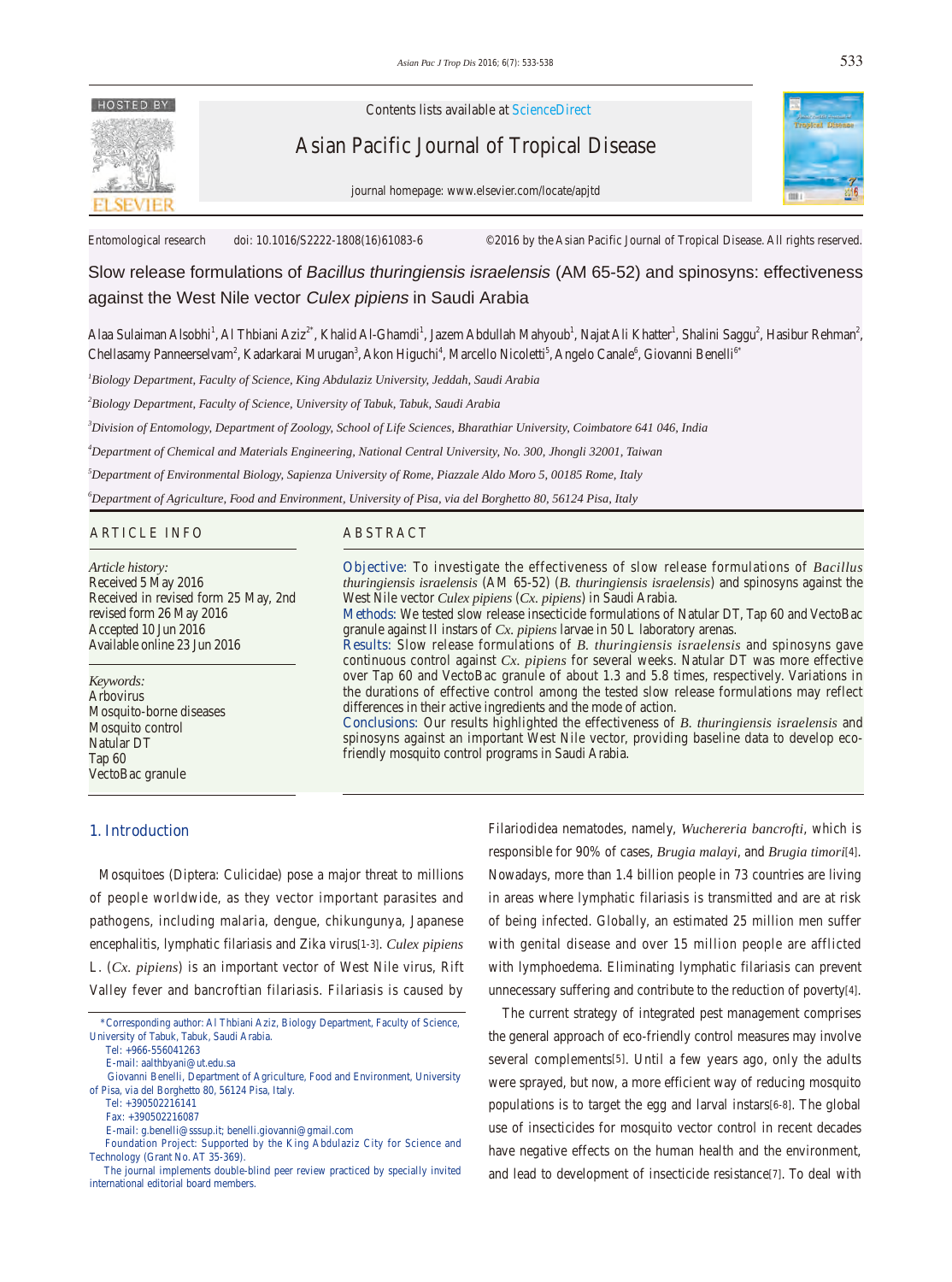these crucial challenges, in recent years biological insecticides have been developed[7,8].

 Many biological control agents have been evaluated against larval stages of mosquitoes, of which the most successful ones comprise bacteria *Bacillus thuringiensis* (*B. thuringiensis*) and *Bacillus sphaericus*[9]. VectoBac granule (VectoBac G) is granular formulations of *Bacillus thuringiensis israelensis* (AM 65-52) (*B. thuringiensis israelensis*) for the control of mosquito larvae. *Bacillus* sp. produces large, spreading, gray-white colonies with irregular margins. A unique characteristic of this bacterium is its ability to produce endospores when environmental conditions are stressful. *B. thuringiensis* is currently marketed worldwide as control agents of many important plant pests, mainly Lepidoptera, mosquito and black flies larvae[10]. The toxic action of *B. thuringiensis* starts when the larvae ingested the insecticidal crystalline protein spore complex. In the midgut, the insecticidal crystalline protein is dissociated to protoxins and activated by gut proteases, inducing the arrest of feeding and leading to larval death[11]. The National Dengue Control Program in Brazil employed VectoBac wettable granule (VectoBac WG) for routine treatment of reservoirs of drinking water, controlling temephosresistant *Aedes aegypti* (*Ae. aegypti*) larvae. VectoBac WG was the most suitable Bti formulation[12,13].

 Natular DT (spinosad), a mixture of spinosyns A and D, known as fermentation products of a soil actinomycete *Saccharopolyspora spinosa*[14], is a biological neurotoxic insecticide that was approved and registered by the US Environmental Protection Agency as a larvicide for mosquito control in October 2007[15]. Spinosad is highly active by both contact and ingestion to numerous pests in the orders Lepidoptera, Diptera, Thysanoptera, Coleoptera, Orthoptera and Hymenoptera[16,17]. Spinosad has little toxicity to vertebrates and has recently been approved for use as a mosquito larvicide in human drinking water[18]. The spinosad degrades rapidly, minimizing potential exposure[19,20]. Spinosad also establishes a new standard for low environmental and human risks and offers new approaches to integrated pest and insecticide resistance management. Hence, the use of microbial insecticides provides alternatives to chemical insecticides. Slow release larvicides have been recognized as efficacious and cheap mosquitocides. Such formulations can reduce the frequency and cost of insecticide application, especially in situations where large or inaccessible bodies of water require repetitive treatments.

 In this research, we investigated the effectiveness of slow release formulations of *B. thuringiensis israelensis* and spinosyns against the West Nile vector *Cx. pipiens* in Saudi Arabia. Following the World Health Organization method, we tested slow release insecticide formulations of Natular DT, Tap 60 and VectoBac G against II instars of *Cx. pipiens* larvae.

## **2. Materials and methods**

## *2.1. Collection sites*

 A field strain of *Cx. pipiens* L. was used in this study. The parental strain was raised from wild larvae collected from Jeddah City, Saudi Arabia, and maintained under laboratory conditions of (27  $\pm$  1) °C and (70  $\pm$  5)% relative humidity, with natural photoperiod.

# *2.2. Slow release formulations*

 Three slow release formulations were tested, *i.e.* Natular DT (direct application tablets), Tap 60 and VectoBac G (Figure 1). Spinosad is a natural product derived from the bacterium *Saccharopolyspora spinosa*. It effects as a GABA neurotransmitter agonist and kills insects by hyperexcitation of the insect nervous system.



**Figure 1.** Granules and tablets of the slow release mosquitocidal formulations were tested in this study. The fourth image represented the experimental arenas where *Cx. pipiens* larvae were tested.

## *2.3. Semi-field experiments*

Experiments were carried out in glass pools  $(54 \text{ cm} \times 52 \text{ cm} \times 30 \text{ cm})$ containing 50 L of tap water. Each pool received a batch of 25 larvae (II instar) of *Cx. pipiens* plus the tested formulations[21]. Untreated pools were used as controls. The dosage of each formulation required for larval treatments were 0.35 g for Natular DT, 0.34 g for Tap 60 and 0.40 g for VectoBac G. They were determined by calculating the total surface of water in the pool as well as accordingly to the recommended dosages for field trials. The larvae were fed during the tests. All tests and controls were replicated four times. Water lost to evaporation was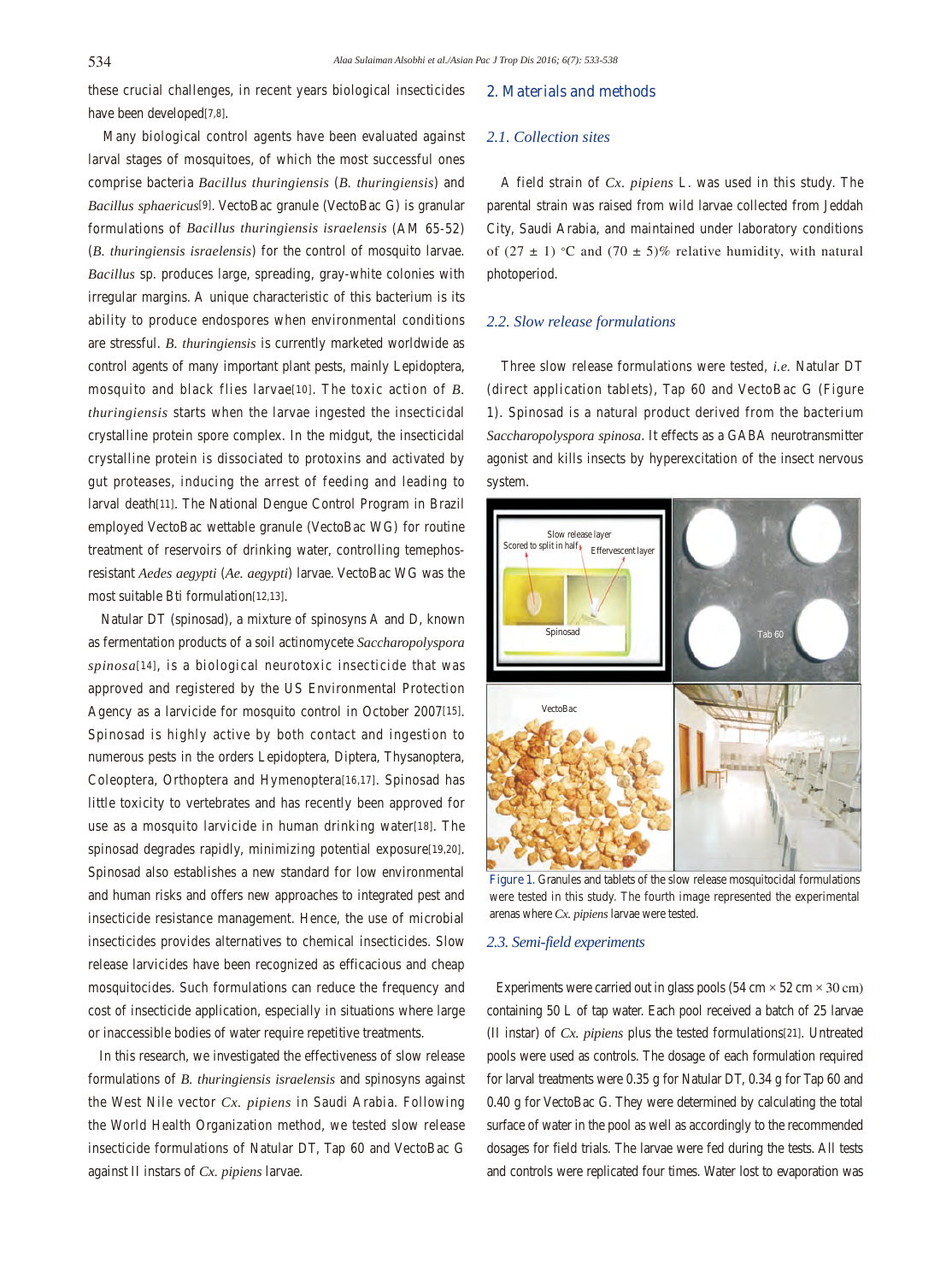## *2.4. Data analysis*

 Mortality data were corrected using the Abbott's formula[22], then analyzed by ANOVA followed by Tukey's honestly significant difference (HSD) test. Statistical parameters were calculated according the method[23].

# **3. Results**

# *3.1. Efficacy of slow release formulation of Natular DT*

 The effectiveness of a slow release formulation of Natular DT on the larval and pupal stages of *Cx. pipiens* was showed in Table 1 and Figures 2 and 3. Effective control was defined as 90%–100% inhibition of adult emergence. In our experiemnts, the treatments with slow release formulation were gave continuous effective control against *Cx. pipiens* for several weeks. Table 1 shows the lethal toxicity of the product Natular DT on the larval stage as well as the inhibition of adult emergence in *Cx. pipiens*. During one to five weeks, exposure to Natular DT produced 100% larval mortality and 100% inhibition of adult emergence when compared to 10 weeks where the larval mortality reached to 60% and 40% of pupation. The records showed that larval treatments with Natular DT provided tremendous effectiveness against *Cx. pipiens* with 90%–100% inhibition of adult emergence for 70 days post-treatment (Table 1 and Figure 2).

### **Table 1**

Efficacy of slow release formulation of Natular DT on larvae of the West Nile vector *Cx. pipiens*.

| Number          | Larval mortality        | Pupation              | Adult                 | Inhibition                | <b>DEC</b>                   |
|-----------------|-------------------------|-----------------------|-----------------------|---------------------------|------------------------------|
|                 | $(%)^a$                 | (% )                  | emergence (%)         | (% )                      | $\left(\text{days}\right)^d$ |
| $\mathbf{1}$    | $100.0 \pm 0.0^{*(6)b}$ | $0.0 \pm 0.0^{\circ}$ | $0.0 \pm 0.0^{\circ}$ | $100.0 \pm 0.0^{\circ}$   | 70                           |
| 2               | $100.0 \pm 0.0^{*(6)b}$ | $0.0 \pm 0.0^{\circ}$ | $0.0 \pm 0.0^{\circ}$ | $100.0 \pm 0.0^{\circ}$   |                              |
| 3               | $100.0 \pm 0.0^{*(6)b}$ | $0.0 \pm 0.0^{\circ}$ | $0.0 \pm 0.0^{\circ}$ | $100.0 \pm 0.0^{\circ}$   |                              |
| $\overline{4}$  | $100.0 \pm 0.0^{*(6)b}$ | $0.0 \pm 0.0^{\circ}$ | $0.0 \pm 0.0^{\circ}$ | $100.0 \pm 0.0^{\circ}$   |                              |
| 5               | $100.0 \pm 0.0^{*(6)b}$ | $0.0 \pm 0.0^{\circ}$ | $0.0 \pm 0.0^{\circ}$ | $100.0 \pm 0.0^{\circ}$   |                              |
| 6               | $95.0 \pm 2.0^{*(20)b}$ | $5.0 \pm 5.0^{\circ}$ | $2.0 \pm 2.0$         | $98.0 \pm 1.0^{\circ}$    |                              |
| $7\phantom{.0}$ | $94.0 \pm 2.0^{(20)b}$  | $6.0 \pm 2.0$         | $6.0 \pm 1.0$         | $94.0^{(93.62)c} \pm 1.0$ |                              |
| 8               | $86.0 \pm 2.0^{(3)b}$   | $14.0 \pm 2.0$        | $14.0 \pm 2.0$        | $86.0^{(85.11)c} \pm 2.0$ |                              |
| $\overline{9}$  | $71.0 \pm 2.0^{(3)b}$   | $29.0 \pm 1.0$        | $29.0 \pm 1.0$        | $71.0 \pm 2.0$            |                              |
| 10              | $60.0 \pm 3.0^{(1)b}$   | $40.0 \pm 4.0$        | $40.0 \pm 2.0$        | $60.0 \pm 3.0$            |                              |

DEC: Duration of effective control; <sup>a</sup>: Four replicates, 25 larvae each; <sup>b</sup>: Number of treatments were carried out before recording larval mortality, pupation or adult emergence; <sup>c</sup>: Corrected with Abbott's formula to correct the percentage of inhibition of metamorphosis (*i.e.* the transition from larva stage to pupa stage), control mortality ranged from  $4\%$  to  $6\%$ ;  $\frac{d}{d}$ : Number of days of effective control, *i.e.* from 90% to 100% inhibition of adult emergence after treatment;  $\cdot$ : Within a column, means  $\pm$  SD followed by the asterisks were not significantly different (Tukey's HSD test, *P* < 0.01).



**Figure 2.** Mortality (%) of *Cx. pipiens* larvae (II instar) post-treatment with slow release formulations of Natular DT, Tab 60 and VectoBac G.



**Figure 3.** Total duration (days) of the effectiveness of slow release formulations of Natular DT, Tab 60 and VectoBac G against *Cx. pipiens* larvae.

# *3.2. Efficacy of slow release formulations of Tap 60 and VectoBac G*

 The efficacy of Tap 60 and VectoBac G on the larval stage and pupal until adult emergence of *Cx. pipiens* was showed in Tables 2 and 3. During the first five weeks Tap 60 produced 6%–16% of larval mortality and 90%–100% inhibition of adult emergence, while it began to lose its effectiveness after 52 days (Figure 2). Concerning VectoBac G, effective control with 90%–100% inhibition of adult emergence was achieved after six/seven days post-treatment (Figure 4). The percentage inhibition of adult emergence after seven days of post treatment ranges from 95%– 64%. Overall, recommended dosage information and number of days of treatment were provided in Table 4.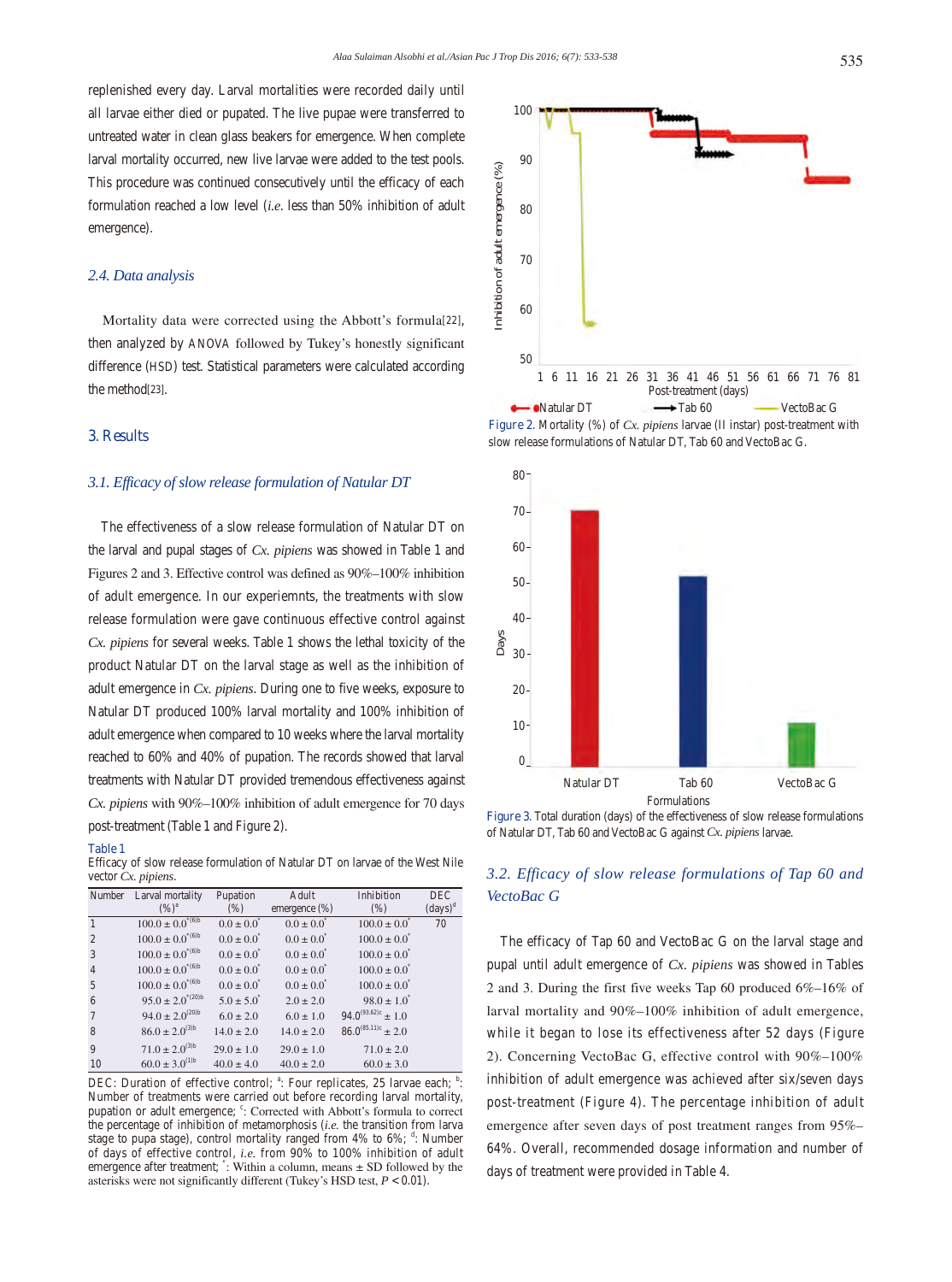**Table 2** Evaluation of the efficacy of slow release formulation of Tab 60 on the West Nile vector *Cx. pipiens*.

| Number         | Larval                          | Pupation               | Adult                 | Inhibition                | <b>DEC</b>                   |
|----------------|---------------------------------|------------------------|-----------------------|---------------------------|------------------------------|
|                | mortality $(\%)^a$              | (% )                   | emergence (%)         | (% )                      | $\left(\text{days}\right)^d$ |
|                | $10.0 \pm 1.0$ <sup>(10)b</sup> | $90.0 \pm 1.0$         | $0.0 \pm 0.0^{\circ}$ | $100.0 \pm 0.0^*$         | 52                           |
| $\overline{2}$ | $16.0 \pm 2.0^{*(11)b}$         | $84.0 \pm 2.0^*$       | $0.0 \pm 0.0^{\circ}$ | $100.0 \pm 0.0^*$         |                              |
| 3              | $12.0 \pm 2.0^{*(11)b}$         | $88.0 \pm 2.0^*$       | $0.0 \pm 0.0^{\circ}$ | $100.0 \pm 0.0^{\circ}$   |                              |
| $\overline{4}$ | $6.0 \pm 1.0^{*(10)b}$          | $94.0 \pm 2.0^{\circ}$ | $2.0 \pm 1.1$         | $98.0 \pm 1.0^{(97.8)c}$  |                              |
| 5              | $11.0 \pm 1.0^{(10)b}$          | $91.0 \pm 2.0^{\circ}$ | $9.0 \pm 1.0$         | $91.0 \pm 1.0^{(90.22)c}$ |                              |
| 6              | $4.0 \pm 1.0$ <sup>(10)b</sup>  | $96.0 \pm 1.0$         | $18.0 \pm 2.0$        | $82.0 \pm 2.0$            |                              |
| 7              | $7.0 \pm 1.0^{*(11)b}$          | $93.0 \pm 2.0^{\circ}$ | $23.0 \pm 3.0$        | $77.0 \pm 3.0$            |                              |
| 8              | $4.0 \pm 1.0^{*(10)b}$          | $96.0 \pm 2.0^{\circ}$ | $38.0 \pm 2.0$        | $62.0 \pm 4.0$            |                              |

DEC: Duration of effective control; <sup>a</sup>: Four replicates, 25 larvae each; <sup>b</sup>: Number of treatments were carried out before recording larval mortality, pupation or adult emergence; ": Corrected with Abbott's formula to correct the percentage of inhibition of metamorphosis (*i.e.* the transition from larva stage to pupa stage), control mortality ranged from  $4\%$  to  $6\%$ ;  $\frac{d}{dx}$ : Number of days of effective control, *i.e.* from 90% to 100% inhibition of adult emergence after treatment;  $\ddot{\cdot}$ : Within a column, means  $\pm$  SD followed by the asterisks were not significantly different (Tukey's HSD test, *P* < 0.01).

#### **Table 3**

Evaluation of the efficacy of slow release formulation of VectoBac G on the West Nile vector *Cx. pipiens*.

| Number         | Larval                  | Pupation              | Adult                 | Inhibition                   | <b>DEC</b>                   |
|----------------|-------------------------|-----------------------|-----------------------|------------------------------|------------------------------|
|                | mortality $(\%)^a$      | (% )                  | emergence (%)         | (% )                         | $\left(\text{days}\right)^d$ |
|                | $100.0 \pm 0.0^{*(1)b}$ | $0.0 \pm 0.0^{\circ}$ | $0.0 \pm 0.0^{\circ}$ | $100.0 \pm 0.0^{\circ}$      | 12                           |
| $\mathcal{D}$  | $100.0 \pm 0.0^{*(1)b}$ | $0.0 \pm 0.0^{\circ}$ | $0.0 \pm 0.0^{\circ}$ | $100.0 \pm 0.0^*$            |                              |
| 3              | $100.0 \pm 0.0^{*(1)b}$ | $0.0 \pm 0.0^{\circ}$ | $0.0 \pm 0.0^{\circ}$ | $100.0 \pm 0.0^{\circ}$      |                              |
| $\overline{4}$ | $100.0 \pm 0.0^{*(1)b}$ | $0.0 \pm 0.0^{\circ}$ | $0.0 \pm 0.0^{\circ}$ | $100.0 \pm 0.0^{\circ}$      |                              |
| 5              | $100.0 \pm 0.0^{*(1)b}$ | $0.0 \pm 0.0^{\circ}$ | $0.0 \pm 0.0^{\circ}$ | $100.0 \pm 0.0^{\circ}$      |                              |
| 6              | $100.0 \pm 0.0^{*(1)b}$ | $0.0 \pm 0.0^{\circ}$ | $0.0 \pm 0.0^{\circ}$ | $100.0 \pm 0.0$ <sup>*</sup> |                              |
| 7              | $100.0 \pm 0.0^{*(1)b}$ | $0.0 \pm 0.0^{\circ}$ | $0.0 \pm 0.0^{\circ}$ | $100.0 \pm 0.0^{\circ}$      |                              |
| 8              | $95.0 \pm 2.0^{*(3)b}$  | $5.0 \pm 2.0$         | $5.0 \pm 2.0$         | $95.0 \pm 2.0$               |                              |
| 9              | $84.0 \pm 2.0^{*(2)b}$  | $29.0 \pm 1.0$        | $29.0 \pm 1.0$        | $71.0 \pm 2.0$               |                              |
| 10             | $64.0 \pm 2.0^{*(3)b}$  | $36.0 \pm 3.0$        | $36.0 \pm 2.0$        | $64.0 \pm 2.0$               |                              |

DEC: Duration of effective control; <sup>a</sup>: Four replicates, 25 larvae each; <sup>b</sup>: Number of treatments were carried out before recording larval mortality, pupation or adult emergence; <sup>c</sup>: Corrected with Abbott's formula to correct the percentage of inhibition of metamorphosis (*i.e.* the transition from larva stage to pupa stage), control mortality ranged from  $2\%$  to  $4\%$ ;  $\frac{d}{dx}$ : Number of days of effective control, *i.e.* from 90% to 100% inhibition of adult emergence after treatment;  $\ddot{\cdot}$ : Within a column, means  $\pm$  SD followed by the asterisks were not significantly different (Tukey's HSD test, *P* < 0.01).



**Figure 4.** Mortality (%) of the *Cx. pipiens* larvae (II instar) post-treatment with a slow release formulation of VectoBac G.

#### **Table 4**

Effectiveness of slow release insecticide formulations against the larval instars of *Cx. pipiens*.

| Treatment  | Recommended dose              | Ration use     | Days |
|------------|-------------------------------|----------------|------|
| Natular DT | $1.4 \text{ g}/200 \text{ L}$ | $0.070$ g/10 L | 70   |
| Tap $60$   | $2.0$ g/300 L                 | $0.067$ g/10 L | 52   |
| VectoBac G | $8.0 \frac{\text{g}}{1000}$ L | $0.080$ g/10 L | 12   |

### **4. Discussion**

 Nowadays, mosquito vector control is challenging due to the emergence of resistance to conventional synthetic insecticides, warranting either counter measures or development of newer insecticides[24]. *B. thuringiensis israelensis* is a biocontrol agent ideal for the control of *Anopheles* and *Culex* mosquitoes, due to its prolonged killing action[25,8]. It has been proved to be effective against *Culex quinquefasciatus* (*Cx. quinquefasciatus*), a vector of bancroftian filariasis, breeding in urban and periurban areas[26]. In this study, Natular DT was more efficient against *Cx. pipiens* by about 1.3 folds than Tap 60 and 5.8 folds than VectoBac G, respectively. Interestingly, Natular DT has little toxicity to vertebrates and has recently been approved for use as a mosquito larvicide in human drinking water[18]. It has been shown to be effective in preventing or reducing the development of immature aquatic stages of important vector species, particularly *Ae. aegypti, Aedes albopictus, Anopheles gambiae, Anopheles pseudopunctipennis, Anopheles albimanus, Cx. pipiens* and *Cx. quinquefasciatus*[15]. In addition, Kovendan *et al*.[27] pointed out that the bacterial insecticide spinosad is highly effective on larvae of the chikungunya vector *Ae. aegypti* with  $LC_{50}$  values ranging from 51.76 mg/L (I instar larvae) to 93.44 mg/L (pupae). Kumar *et al*.[28] highlighted that spinosad is highly effective against the larvae and pupae of *Anopheles stephensi* (*An. stephensi*) and *Ae. aegypti*. After 24 h of exposure, LC<sub>50</sub> values against *An. stephensi* were 384.19 (I instar larvae) and 572.63 mg/L (pupae).  $LC_{50}$  values against *Ae. aegypti* were 210.68 mg/L (I instar larvae) and 305.85 mg/L (pupae). Furthermore, Madhiyazhagan *et al.*[29] reported that azadirachtin and spinosad may be successfully employed as larvicides against *Chironomus kiiensis*. Recently, Duchet *et al*.[30] reported that *B. thuringiensis israelensis* and spinosad were effective in reducing adult emergence of the non-biting midges *Polypedilum nubifer* and *Tanytarsus curticornis*. In this research, the deviation in the durations of efficacy among the tested formulations may be attributed to the differential mode of action of the active ingredients and the concentration tested[31]. We hypothesized that the toxicity of spinosad against *Cx. pipiens* may be the excitation of the insect nervous system, leading to involuntary muscle contractions, prostration with tremors, and paralysis[32].

 On the other hand, the larvicidal performance of VectoBac G was relatively poor with one week of complete control of *Cx. pipiens* larvae per each season. The low persistence of *B. thuringiensis*based product, also reported in previous trials, is particularly evident when exposed to direct sunlight[33]. In this study VectoBac G effective control with 90%–100% inhibition of adult emergence was achieved after six-seven days of post-treatment. Percentage inhibition of adult emergence after seven days of post treatment ranges from 95%–58%. For instance, Karch *et al*.[34] highlighted that polluted gutter water, the breeding site of *Cx. quinquefasciatus*,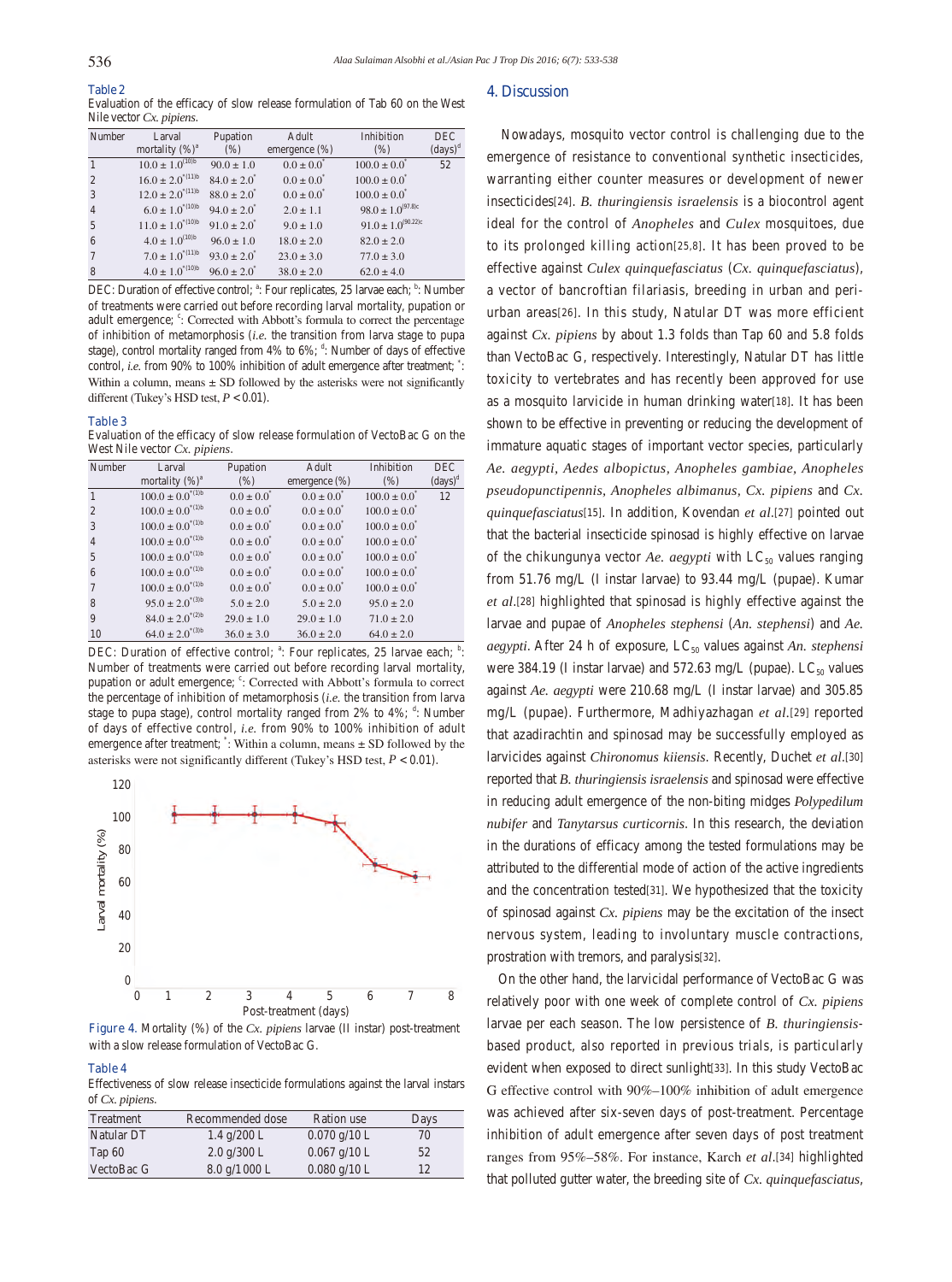was treated with 2, 4, and 6 L/ha of VectoBac 12 aqueous suspension. At all doses larval mortality was higher than 95% on post-treatment day 1, while larval mortality was less than 40% on post-treatment day 2 and the larval population began to recover 7 days after treatment. Similarly, in this study the larval mortality was 90%–100% on post treatment from day 1 to day 7 as compared from day 8 to day 12. Also, Lee *et al.*[35] reported that wettable granule formulation of *B. thuringiensis israelensis*, VectoBac WG against dengue vectors, *Ae. aegypti* and *Aedes albopictus* in the state of Selangor, Malaysia. Further, the aqueous suspension of *B. thuringiensis israelensis* (VectoBac 12 aqueous suspension) are highly toxic against *An. culicifacies* and *An. stephensi* in laboratory and field conditions[36]. Furthermore, Aldemir *et al.*[37] showed the commercial formulation of VectoBac 12 aqueous suspension and VectoBac G was highly effective against *Anopheles sacharovi*, *Anopheles maculipennis*, *Cx. pipiens*, and *Culex thelleri*. Recently, Djenontin *et al*.[38] reported that the VectoBac granules (potency 200 International Toxin Units per milligram), a new formulation of bacterial larvicide *B. thuringiensis israelensis* was highly effective in field trials against *Anopheles gambiae* and *Cx. quinquefasciatus*. In addition, Panneerselvam *et al*.[39] highlighted that *B. thuringiensis* are highly toxic against *An. stephensi*,  $LC_{50}$ values ranging from 1.72 g/L (I instar larvae) to 2.42 g/L (pupae). The renewal of interest in the integrated methods of vector control during the early 1980s was renewed with the use of environmental friendly approaches in vector control[40], and naturally occurred insecticides may play a more prominent role in mosquito control programs in the future[41].

 In this research, the effectiveness of Natular DT was higher on *Cx. pipiens* larvae, if compared to Tap 60 and VectoBac G. Spinosad outperformed Tap 60 and VectoBac G, which provided brief or intermediate periods of Culicidae control. Due to the very low mammalian toxicity[42] and rapid breakdown in the environment[43], there can be little doubt that spinosyns represent an important improvement over conventional mosquitocides in terms of safety. Overall, our results highlighted the effectiveness of spinosyns against an important West Nile vector, providing baseline data to develop eco-friendly mosquito control programs in Saudi Arabia.

# **Conflict of interest statement**

We declare that we have no conflict of interest.

# **Acknowledgments**

 We are grateful to team of the Dengue Mosquito Research Station, King Abdulaziz University (Jeddah, Saudi Arabia), as well as to the Entomology and Toxicology Unit, University of Tabuk, Department of Biology. This research was funded by the King Abdulaziz City for Science and Technology (Grant No. AT 35-369).

## **References**

- [1] Mehlhorn H, Al-Rasheid KA, Al-Quraishy S, Abdel-Ghaffar F. Research and increase of expertise in arachno-entomology are urgently needed. *Parasitol Res* 2012; **110**: 259-65.
- [2] Benelli G, Mehlhorn H. Declining malaria, rising of dengue and Zika virus: insights for mosquito vector control. *Parasitol Res* 2016; **115**(5): 1747-54.
- [3] Benelli G, Canale A, Higuchi A, Murugan K, Pavela R, Nicoletti M. The recent outbreaks of Zika virus: Mosquito control faces a further challenge. *Asian Pac J Trop Dis* 2016; **6**(4): 253-8.
- [4] World Health Organization. Lymphatic filariasis. Geneva: World Health Organization; 2016. [Online] Available from: http://www.who.int/ mediacentre/factsheets/fs102/en/ [Accessed on 25th May, 2016]
- [5] Ruiu L. Insect pathogenic bacteria in Integrated Pest Management. *Insects*  2015; **6**: 352-67.
- [6] Benelli G. Research in mosquito control: current challenges for a brighter future. *Parasitol Res* 2015; **114**: 2801-5.
- [7] Benelli G. Plant-borne ovicides in the fight against mosquito vectors of medical and veterinary importance: a systematic review. *Parasitol Res*  2015; **114**: 3201-12.
- [8] Panneerselvam C, Murugan K, Kovendan K, Kumar PM, Subramaniam J. Mosquito larvicidal and pupicidal activity of *Euphorbia hirta* Linn. (Family: Euphorbiaceae) and bacterial insecticide, *Bacillus sphaericus* against *Anopheles stephensi* Liston. (Diptera: Culicidae). *Asian Pac J Trop Med* 2013; **6**(2): 102-9.
- [9] Suryadi BF, Yanuwiadi B, Ardyati T, Suharjono S. Evaluation of entomopathogenic *Bacillus sphaericus* isolated from lombok beach area against mosquito larvae. *Asian Pac J Trop Biomed* 2016; **6**(2): 148-54.
- [10] Ramanujam B, Rangeshwaran R, Sivakmar G, Mohan M, Yandigeri MS. Management of insect pests by microorganisms. *Proc Indian Nat Sci Acad* 2014; **80**(2): 455-71.
- [11] Ruiu L, Satta A, Floris I. Emerging entomopathogenic bacteria for insect pest management. *Bull Insectol* 2013; **66**(2): 181-6.
- [12] Vilarinhos PTR, Monnerat R. Larvicidal persistence of formulations of *Bacillus thuringiensis* var. *israelensis* to control larval *Aedes aegypti*. *J Am Mosq Control Assoc* 2004; **20**: 311-4.
- [13] Brazilian Ministry of Health. Rules for the employ of *Bacillus thuringiensis israelensis* insecticides in *Aedes aegypti* control programs. Technical Note N. 06/05/CGPNCD/DIGES/SVS/ MS, 2005.
- [14] Crouse GD, Sparks TC, Schoonover J, Gifford J, Dripps J, Bruce T, et al. Recent advances in the chemistry of spinosyns. *Pest Manag Sci* 2001; **57**: 177-85.
- [15] Hertlein MB, Mavrotas C, Jousseaume C, Lysandrou M, Thompson GD, Jany W, et al. A review of spinosad as a natural product for larval mosquito control. *J Am Mosq Control Assoc* 2010; **26**: 67-87.
- [16] Bacci L, Lupi D, Savoldelli S, Rossaro B. A review of spinosyns, a derivative of biological acting substances as a class of insecticides with a broad range of action against many insect pests. *J Entomol Acarol Res*  2016; **48**: 40-52.